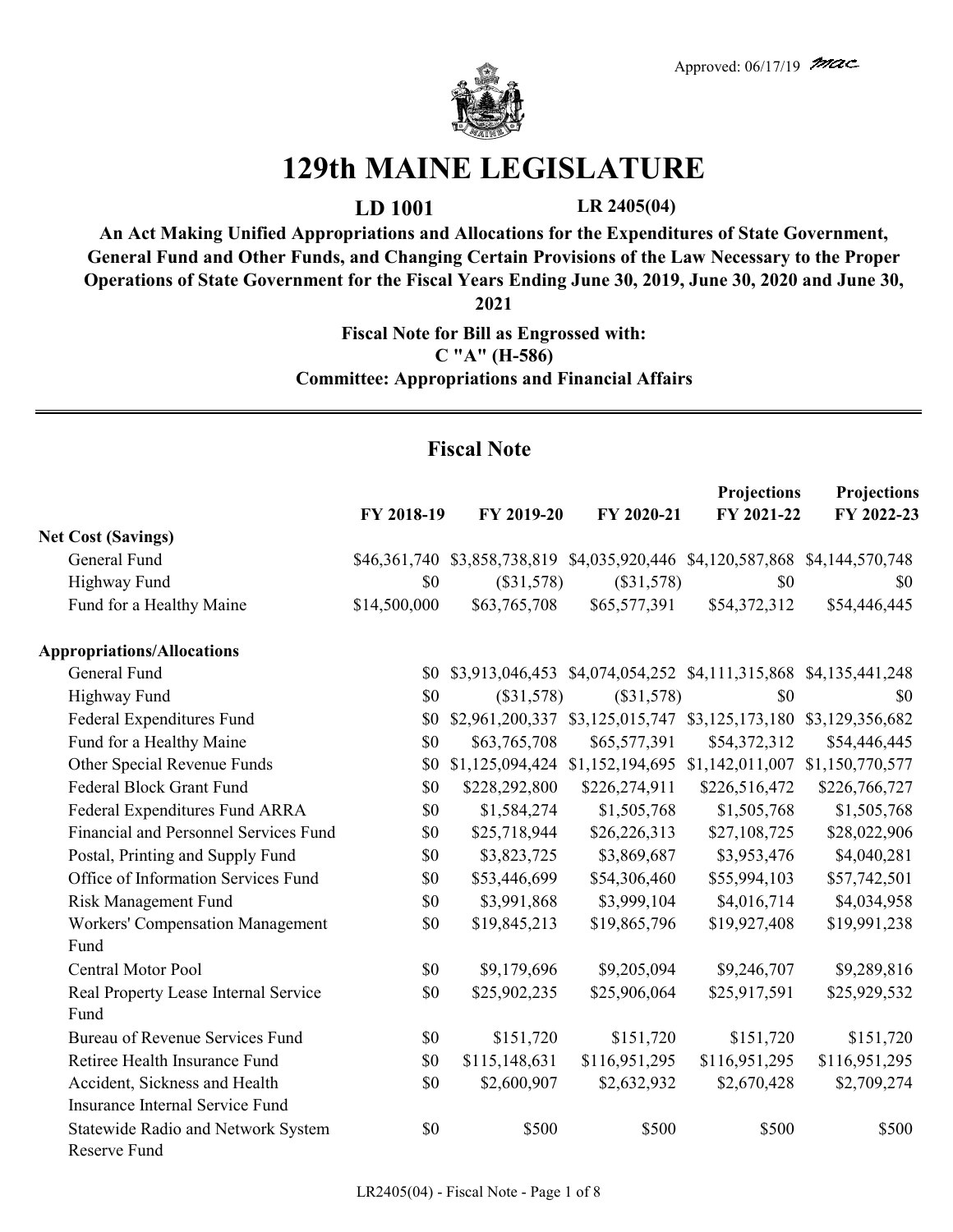|                                                                               | FY 2018-19       | FY 2019-20       | FY 2020-21       | <b>Projections</b><br>FY 2021-22 | Projections<br>FY 2022-23 |
|-------------------------------------------------------------------------------|------------------|------------------|------------------|----------------------------------|---------------------------|
| <b>Consolidated Emergency</b>                                                 | \$0              | \$6,487,443      | \$6,622,137      | \$6,837,728                      | \$7,061,080               |
| <b>Communications Fund</b>                                                    |                  |                  |                  |                                  |                           |
| State Alcoholic Beverage Fund                                                 | \$0              | \$147,685,249    | \$147,692,530    | \$147,703,185                    | \$147,714,223             |
| Prison Industries Fund                                                        | \$0              | \$2,576,917      | \$2,594,511      | \$2,616,856                      | \$2,640,005               |
| <b>State-Administered Fund</b>                                                | \$0              | \$2,042,515      | \$2,042,515      | \$2,042,515                      | \$2,042,515               |
| Maine Military Authority Enterprise<br>Fund                                   | \$0              | \$92,096,058     | \$93,938,625     | \$95,777,244                     | \$97,682,054              |
| <b>State Lottery Fund</b>                                                     | \$0              | \$4,353,437      | \$4,378,782      | \$4,439,780                      | \$4,502,975               |
| <b>Employment Security Trust Fund</b>                                         | \$0              | \$174,350,000    | \$174,350,000    | \$174,350,000                    | \$174,350,000             |
| Abandoned Property Fund                                                       | \$0              | \$325,454        | \$325,454        | \$325,454                        | \$325,454                 |
| Firefighters and Law Enforcement<br>Officers Health Insurance Program<br>Fund | \$0              | \$131,726        | \$131,703        | \$134,583                        | \$137,566                 |
| Competitive Skills Scholarship Fund                                           | \$0              | \$3,783,191      | \$3,814,113      | \$3,858,319                      | \$3,904,117               |
| Revenue                                                                       |                  |                  |                  |                                  |                           |
| General Fund                                                                  | $(\$61,740)$     | \$68,503,571     | \$37,215,164     | $(\$9,272,000)$                  | $(\$9,129,500)$           |
| Other Special Revenue Funds                                                   | (\$1,260)        | $(\$68,513,571)$ | $(\$47,075,164)$ | (\$488,000)                      | $(\$480,500)$             |
| <b>Transfers</b>                                                              |                  |                  |                  |                                  |                           |
| General Fund                                                                  | $(\$46,300,000)$ | (\$14,195,937)   | \$918,642        | \$0                              | \$0                       |
| Fund for a Healthy Maine                                                      | (\$14,500,000)   | \$0              | \$0              | \$0                              | \$0                       |
| Other Special Revenue Funds                                                   | \$47,000,000     | \$14,787,944     | $(\$300,000)$    | \$0                              | \$0                       |
| <b>Fund Detail by Section</b>                                                 |                  |                  |                  |                                  |                           |
| <b>Appropriations/Allocations</b>                                             |                  |                  |                  |                                  |                           |
| <b>General Fund</b>                                                           |                  |                  |                  |                                  |                           |
| PART A, Section 1                                                             | \$0              | \$196,443,060    | \$217,263,765    | \$225,940,107                    | \$227,856,418             |
| PART A, Section 2                                                             | \$0              | \$35,063,808     | \$35,531,775     | \$36,454,132                     | \$37,467,707              |
| PART A, Section 3                                                             | \$0              | \$1,006,222      | \$985,700        | \$1,009,692                      | \$1,034,549               |
| PART A, Section 4                                                             | $\$0$            | \$23,591,551     | \$24,908,516     | \$25,704,591                     | \$26,567,612              |
| PART A, Section 5                                                             | \$0              | \$1,637,006      | \$1,654,351      | \$1,711,392                      | \$1,770,486               |
| PART A, Section 8                                                             | \$0              | \$118,009        | \$118,009        | \$118,009                        | \$118,009                 |
| PART A, Section 11                                                            | \$0              | \$72,013,254     | \$72,084,958     | \$71,584,958                     | \$71,584,958              |
| PART A, Section 12                                                            | \$0              | \$194,021,008    | \$200,814,952    | \$205,343,410                    | \$210,034,895             |
| PART A, Section 13                                                            | \$0              | \$39,445         | \$39,445         | \$39,445                         | \$39,445                  |
| PART A, Section 14                                                            | \$0              | \$9,686,595      | \$9,889,092      | \$10,088,474                     | \$10,295,033              |
| PART A, Section 15                                                            | $\$0$            | \$58,444         | \$58,444         | \$58,444                         | \$58,444                  |
| PART A, Section 16                                                            | \$0              | \$1,181,147      | \$1,182,504      | \$1,194,381                      | \$1,206,685               |
| PART A, Section 17                                                            | \$0              | \$126,045        | \$126,045        | \$126,045                        | \$126,045                 |
| PART A, Section 18                                                            | \$0              | \$12,554         | \$12,554         | \$12,554                         | \$12,554                  |
| PART A, Section 19                                                            | \$0              | \$12,861,515     | \$12,886,553     | \$12,971,588                     | \$13,059,682              |
| PART A, Section 20                                                            | \$0              | \$1,437,918,918  | \$1,469,408,230  | \$1,466,486,401                  | \$1,469,481,749           |
| PART A, Section 21                                                            | \$0              | \$184,942        | \$177,504        | \$181,241                        | \$185,112                 |
| PART A, Section 23                                                            | \$0              | \$9,172,015      | \$9,062,083      | \$9,321,495                      | \$9,590,155               |
| PART A, Section 24                                                            | \$0              | \$159,010        | \$162,190        | \$167,709                        | \$173,426                 |
| PART A, Section 25                                                            | $\$0$            | \$5,567,829      | \$5,742,772      | \$5,644,288                      | \$5,801,259               |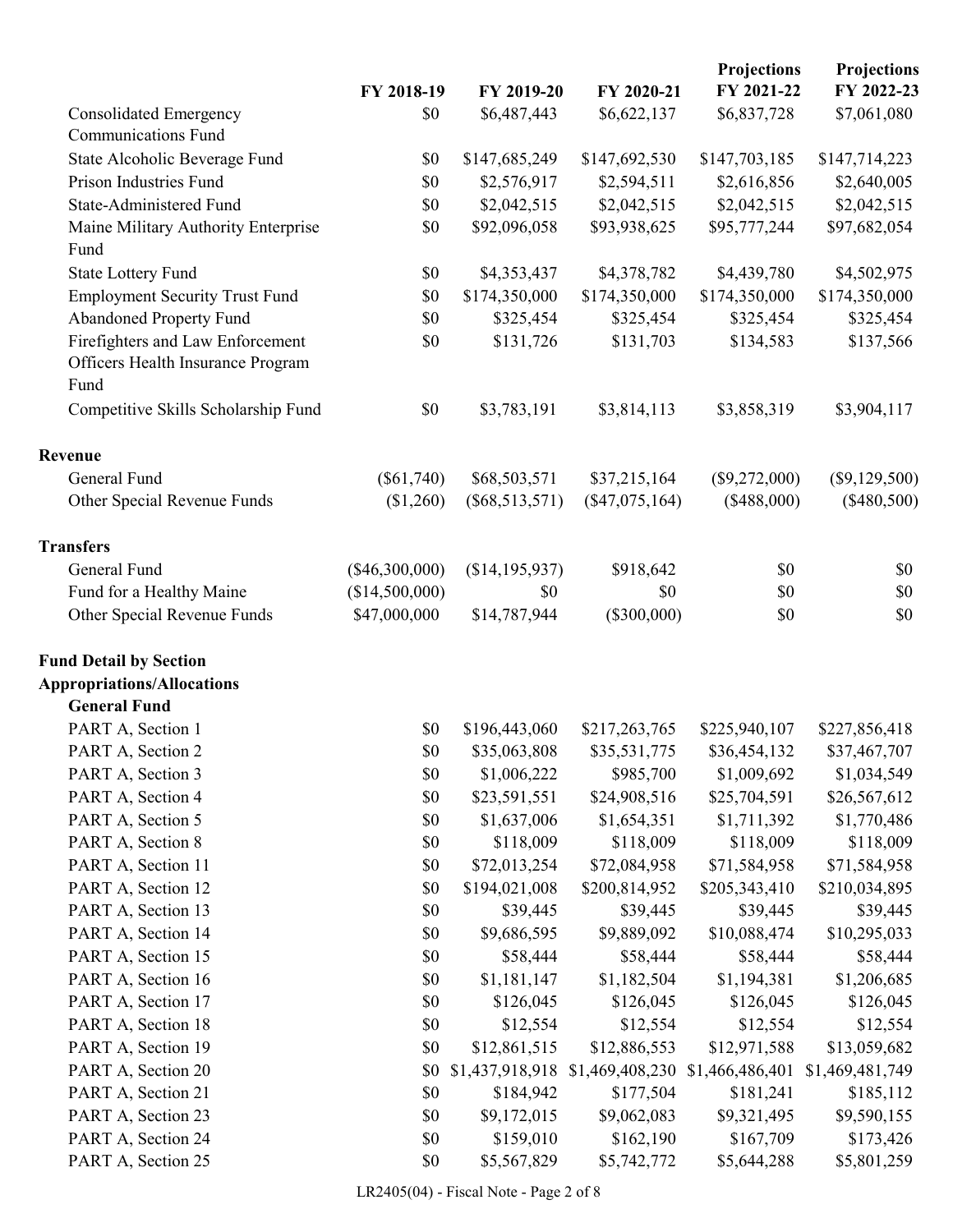|                                  |            |                 |                 | Projections     | <b>Projections</b> |
|----------------------------------|------------|-----------------|-----------------|-----------------|--------------------|
|                                  | FY 2018-19 | FY 2019-20      | FY 2020-21      | FY 2021-22      | FY 2022-23         |
| PART A, Section 26               | \$0        | \$17,218,894    | \$18,218,894    | \$18,218,894    | \$18,218,894       |
| PART A, Section 27               | \$0        | \$2,000         | \$2,000         | \$2,000         | \$2,000            |
| PART A, Section 29               | \$0        | \$1,321,751,320 | \$1,388,590,917 | \$1,393,215,896 | \$1,399,095,166    |
| PART A, Section 31               | \$0        | \$372,009       | \$374,669       | \$387,095       | \$399,968          |
| PART A, Section 32               | \$0        | \$44,864        | \$44,864        | \$44,864        | \$44,864           |
| PART A, Section 33               | \$0        | \$63,506        | \$63,506        | \$63,506        | \$63,506           |
| PART A, Section 34               | \$0        | \$2,550,000     | \$2,550,000     | \$2,550,000     | \$2,550,000        |
| PART A, Section 35               | \$0        | \$988,684       | \$1,004,869     | \$1,039,018     | \$1,074,394        |
| PART A, Section 36               | \$0        | \$53,357        | \$53,357        | \$53,357        | \$53,357           |
| PART A, Section 37               | \$0        | \$111,614       | \$111,614       | \$111,614       | \$111,614          |
| PART A, Section 38               | \$0        | \$0             | \$16,434,098    | \$16,525,375    | \$16,559,851       |
| PART A, Section 39               | \$0        | \$29,529,270    | \$29,740,653    | \$30,511,944    | \$31,311,003       |
| PART A, Section 40               | \$0        | \$86,390,052    | \$89,196,836    | \$91,077,006    | \$93,024,863       |
| PART A, Section 41               | \$0        | \$11,486,210    | \$11,579,301    | \$11,744,180    | \$11,914,993       |
| PART A, Section 42               | \$0        | \$1,667,418     | \$1,710,761     | \$1,759,505     | \$1,810,004        |
| PART A, Section 43               | \$0        | \$27,950,822    | \$30,675,951    | \$31,283,439    | \$32,223,594       |
| PART A, Section 44               | \$0        | \$3,989,514     | \$3,865,912     | \$3,905,616     | \$3,998,547        |
| PART A, Section 47               | \$0        | \$12,517,317    | \$11,689,210    | \$11,992,057    | \$12,305,806       |
| PART A, Section 48               | \$0        | \$9,204,194     | \$9,214,135     | \$9,214,135     | \$9,214,135        |
| PART A, Section 49               | \$0        | \$69,331        | \$69,331        | \$69,331        | \$69,331           |
| PART A, Section 50               | \$0        | \$2,047,376     | \$1,987,626     | \$2,051,755     | \$2,118,189        |
| PART A, Section 51               | \$0        | \$27,950        | \$27,950        | \$27,950        | \$27,950           |
| PART A, Section 52               | \$0        | \$500,000       | \$500,000       | \$500,000       | \$500,000          |
| PART A, Section 53               | \$0        | \$160,902       | \$160,902       | \$160,902       | \$160,902          |
| PART A, Section 55               | \$0        | \$1,361,492     | \$1,403,375     | \$1,448,529     | \$1,495,309        |
| PART A, Section 56               | \$0        | \$86,565        | \$86,565        | \$86,781        | \$87,005           |
| PART A, Section 57               | \$0        | \$1,575,000     | \$1,650,000     | \$1,650,000     | \$1,650,000        |
| PART A, Section 58               | \$0        | \$52,977,619    | \$53,476,756    | \$54,662,505    | \$55,890,854       |
| PART A, Section 60               | \$0        | \$196,740       | \$200,770       | \$336,547       | \$336,547          |
| PART A, Section 61               | \$0        | \$46,960        | \$46,960        | \$46,960        | \$46,960           |
| PART A, Section 62               | $\$0$      | \$6,717,154     | \$6,577,792     | \$6,588,741     | \$6,734,214        |
| PART A, Section 63               | \$0        | \$25,000        | \$25,000        | \$25,000        | \$25,000           |
| PART A, Section 64               | \$0        | \$800,000       | \$800,000       | \$800,000       | \$800,000          |
| PART A, Section 66               | \$0        | \$108,941,609   | \$119,154,151   | \$119,206,563   | \$119,260,863      |
| PART A, Section 67               | \$0        | \$224,316,972   | \$224,749,004   | \$224,749,004   | \$224,749,004      |
| PART B, Section 1                | \$0        | \$0             | \$0             | \$863           | \$1,758            |
| PART N, Section 3                | \$0        | (\$14,307,639)  | (\$14,842,919)  | \$0             | \$0                |
| PART EEEE, Section 3             | $\$0$      | \$0             | \$0             | \$1,046,580     | \$1,046,580        |
| PART XXXX, Section 2             | \$0        | \$750,000       | \$750,000       | \$0             | \$0                |
| <b>Highway Fund</b>              |            |                 |                 |                 |                    |
| PART A, Section 1                | \$0        | $(\$31,578)$    | $(\$31,578)$    | $(\$31,578)$    | $(\$31,578)$       |
| PART EEEE, Section 3             | \$0        | \$0             | \$0             | \$31,578        | \$31,578           |
| <b>Federal Expenditures Fund</b> |            |                 |                 |                 |                    |
| PART A, Section 1                | \$0        | \$494,350       | \$494,350       | \$494,350       | \$494,350          |
| PART A, Section 2                | $\$0$      | \$11,388,426    | \$11,429,168    | \$11,548,769    | \$11,672,674       |

LR2405(04) - Fiscal Note - Page 3 of 8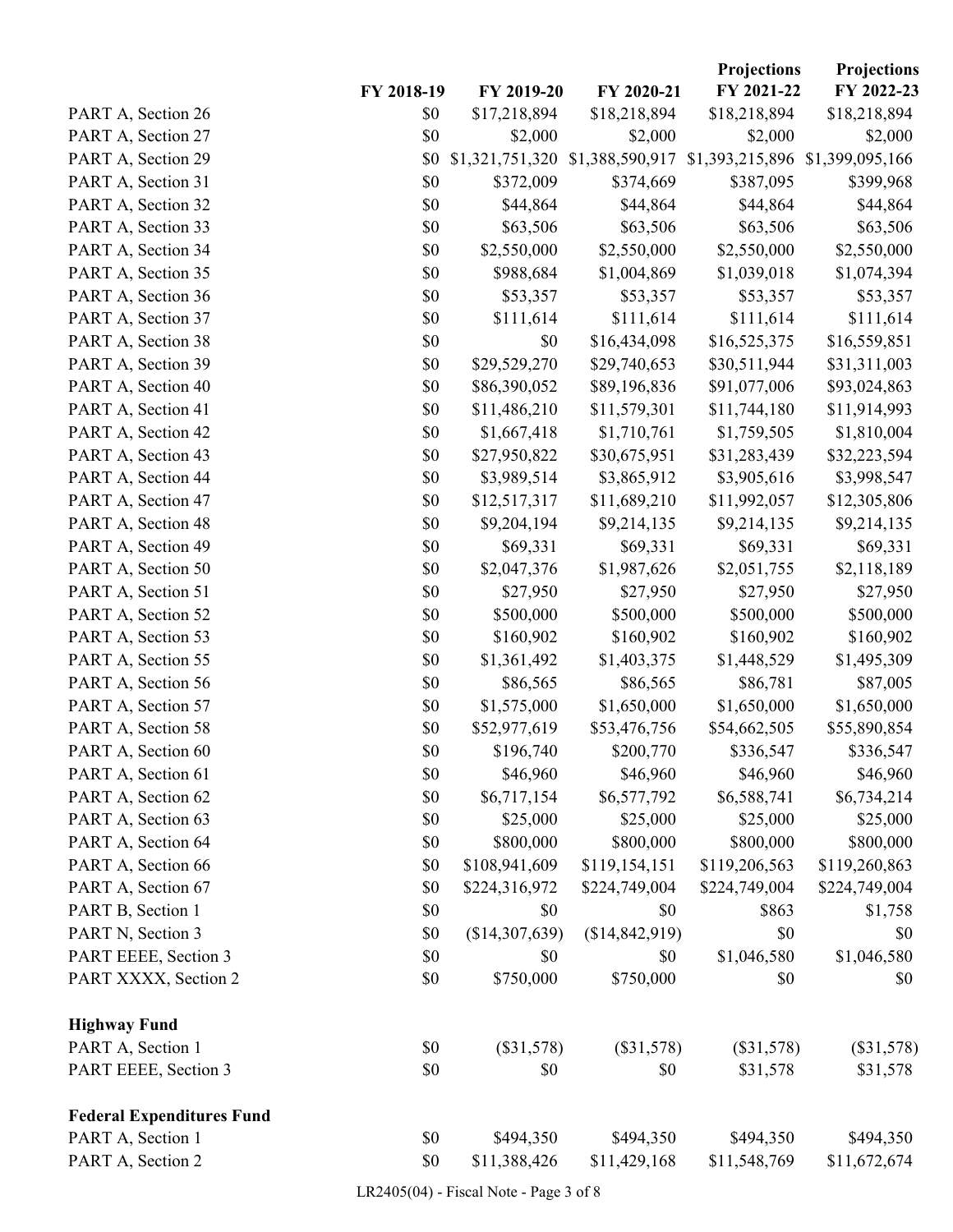|                                    |            |                 |                 | Projections     | Projections     |
|------------------------------------|------------|-----------------|-----------------|-----------------|-----------------|
|                                    | FY 2018-19 | FY 2019-20      | FY 2020-21      | FY 2021-22      | FY 2022-23      |
| PART A, Section 3                  | \$0        | \$1,484,429     | \$1,488,441     | \$1,501,847     | \$1,515,736     |
| PART A, Section 4                  | \$0        | \$2,613,121     | \$2,704,015     | \$2,772,000     | \$2,842,432     |
| PART A, Section 12                 | \$0        | \$2,622,767     | \$2,663,391     | \$2,684,940     | \$2,707,268     |
| PART A, Section 14                 | \$0        | \$55,191,653    | \$55,484,076    | \$55,721,555    | \$56,133,346    |
| PART A, Section 19                 | \$0        | \$1,500,000     | \$1,500,000     | \$1,500,000     | \$1,500,000     |
| PART A, Section 20                 | \$0        | \$241,001,700   | \$241,019,858   | \$241,249,816   | \$241,488,052   |
| PART A, Section 23                 | \$0        | \$14,293,376    | \$14,426,332    | \$14,708,195    | \$15,025,105    |
| PART A, Section 25                 | \$0        | \$2,491,606     | \$2,510,393     | \$2,527,211     | \$2,544,634     |
| PART A, Section 29                 | \$0        | \$2,510,978,376 | \$2,672,832,357 | \$2,674,054,098 | \$2,675,319,820 |
| PART A, Section 31                 | \$0        | \$792,818       | \$806,329       | \$823,937       | \$842,180       |
| PART A, Section 35                 | \$0        | \$558,130       | \$563,813       | \$576,541       | \$589,727       |
| PART A, Section 39                 | \$0        | \$15,448,755    | \$15,371,993    | \$13,243,188    | \$13,498,244    |
| PART A, Section 40                 | \$0        | \$1,613,926     | \$1,654,676     | \$1,675,048     | \$1,696,153     |
| PART A, Section 41                 | \$0        | \$77,259,643    | \$78,145,413    | \$79,286,949    | \$80,469,578    |
| PART A, Section 44                 | \$0        | \$1,456,122     | \$1,472,234     | \$1,504,320     | \$1,537,561     |
| PART A, Section 47                 | \$0        | \$5,080,636     | \$5,126,245     | \$5,226,427     | \$5,330,215     |
| PART A, Section 50                 | \$0        | \$130,606       | \$130,606       | \$130,606       | \$130,606       |
| PART A, Section 54                 | \$0        | \$62,773        | \$62,773        | \$62,773        | \$62,773        |
| PART A, Section 58                 | \$0        | \$11,638,831    | \$11,697,786    | \$11,766,671    | \$11,837,869    |
| PART A, Section 59                 | \$0        | \$60,000        | \$60,000        | \$62,140        | \$64,358        |
| PART A, Section 62                 | \$0        | \$1,654,075     | \$2,023,096     | \$2,023,096     | \$2,023,096     |
| PART B, Section 1                  | \$0        | \$52,041        | \$26,579        | \$28,703        | \$30,905        |
| PART XXXX, Section 2               | \$0        | \$1,332,177     | \$1,321,823     | \$0             | \$0             |
|                                    |            |                 |                 |                 |                 |
| <b>Fund for a Healthy Maine</b>    |            |                 |                 |                 |                 |
| PART A, Section 4                  | \$0        | \$161,686       | \$168,080       | \$173,380       | \$178,871       |
| PART A, Section 20                 | \$0        | \$213,720       | \$213,720       | \$213,720       | \$213,720       |
| PART A, Section 26                 | \$0        | \$347,740       | \$347,740       | \$347,740       | \$347,740       |
| PART A, Section 29                 | \$0        | \$63,042,562    | \$64,847,851    | \$53,637,472    | \$53,706,114    |
|                                    |            |                 |                 |                 |                 |
| <b>Other Special Revenue Funds</b> |            |                 |                 |                 |                 |
| PART A, Section 1                  | \$0        | \$38,675,348    | \$38,703,956    | \$38,737,321    | \$38,771,888    |
| PART A, Section 2                  | \$0        | \$70,187,015    | \$70,897,850    | \$55,997,839    | \$56,502,360    |
| PART A, Section 3                  | \$0        | \$102,168       | \$102,168       | \$102,168       | \$102,168       |
| PART A, Section 4                  | \$0        | \$19,490,409    | \$20,183,754    | \$20,806,183    | \$21,451,015    |
| PART A, Section 5                  | \$0        | \$2,819,964     | \$2,862,928     | \$2,951,986     | \$3,044,251     |
| PART A, Section 6                  | \$0        | \$4,632,892     | \$4,631,144     | \$4,463,424     | \$4,576,488     |
| PART A, Section 7                  | \$0        | \$1,875,000     | \$1,875,000     | \$1,875,000     | \$1,875,000     |
| PART A, Section 9                  | \$0        | \$649,502       | \$694,809       | \$695,363       | \$695,938       |
| PART A, Section 10                 | \$0        | \$48,300        | \$48,300        | \$48,300        | \$48,300        |
| PART A, Section 11                 | \$0        | \$3,860,727     | \$3,887,641     | \$3,887,641     | \$3,887,641     |
| PART A, Section 12                 | \$0        | \$2,634,967     | \$2,664,280     | \$2,685,914     | \$2,708,327     |
| PART A, Section 13                 | \$0        | \$65,924        | \$65,924        | \$65,924        | \$65,924        |
| PART A, Section 14                 | \$0        | \$1,805,625     | \$1,736,709     | \$1,750,895     | \$1,765,591     |
| PART A, Section 19                 | $\$0$      | \$24,638,619    | \$21,170,480    | \$21,224,731    | \$21,280,936    |
| PART A, Section 20                 | \$0        | \$38,076,516    | \$38,298,934    | \$38,328,050    | \$38,358,684    |
| PART A, Section 22                 | \$0        | \$2,600,000     | \$2,600,000     | \$2,604,559     | \$2,609,281     |

LR2405(04) - Fiscal Note - Page 4 of 8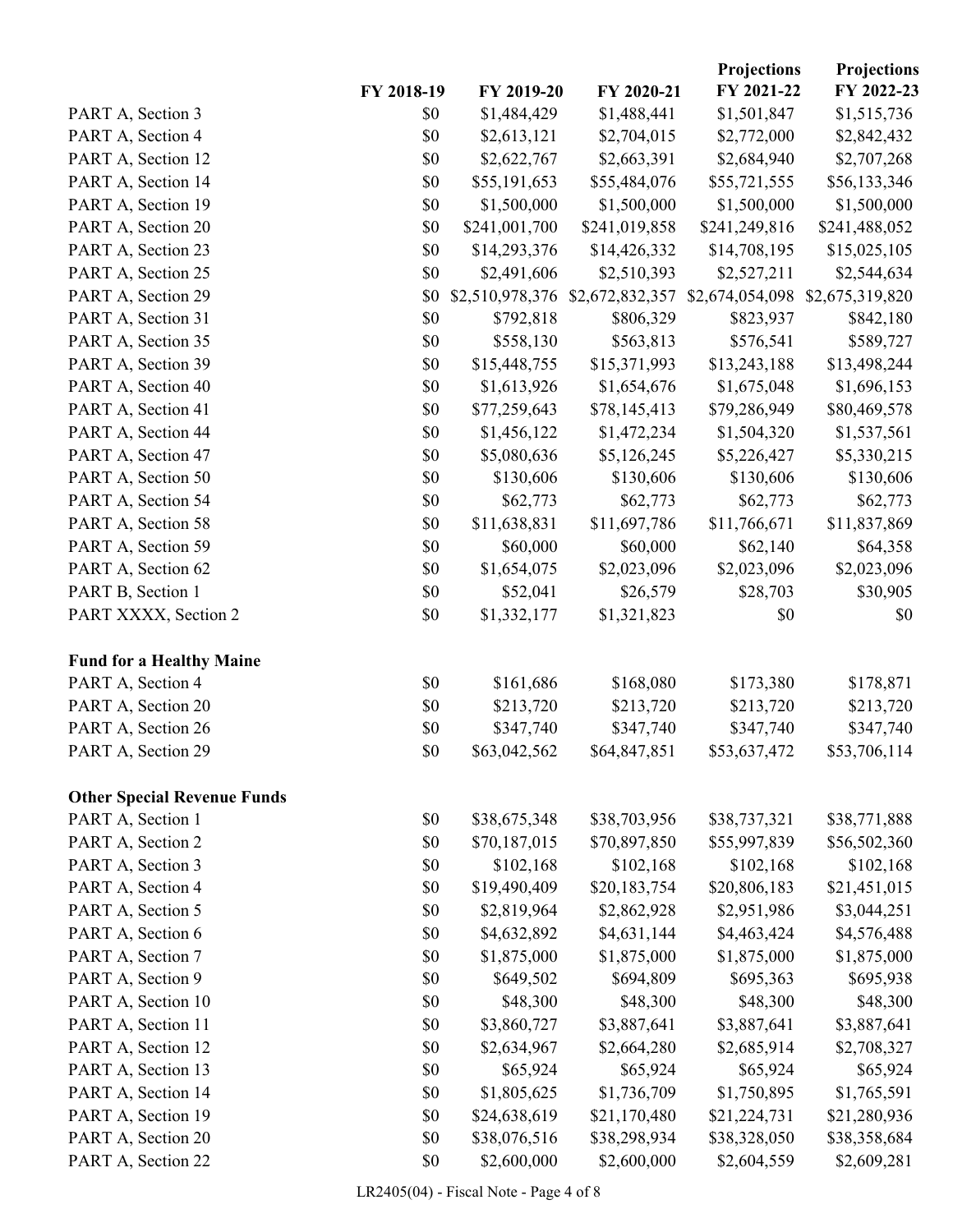|                                       |            |               |               | Projections   | <b>Projections</b> |
|---------------------------------------|------------|---------------|---------------|---------------|--------------------|
|                                       | FY 2018-19 | FY 2019-20    | FY 2020-21    | FY 2021-22    | FY 2022-23         |
| PART A, Section 23                    | \$0        | \$47,767,115  | \$48,075,628  | \$48,547,899  | \$49,292,083       |
| PART A, Section 24                    | \$0        | \$3,553,300   | \$3,483,600   | \$3,502,643   | \$3,522,370        |
| PART A, Section 25                    | \$0        | \$2,704,142   | \$2,711,680   | \$2,758,399   | \$2,807,733        |
| PART A, Section 26                    | \$0        | \$5,388,966   | \$5,392,856   | \$5,392,856   | \$5,392,856        |
| PART A, Section 28                    | \$0        | \$0           | \$0           | \$0           | \$0                |
| PART A, Section 29                    | \$0        | \$561,752,380 | \$568,416,610 | \$571,341,464 | \$575,150,065      |
| PART A, Section 30                    | \$0        | \$2,043,702   | \$2,059,491   | \$2,080,967   | \$2,103,216        |
| PART A, Section 31                    | \$0        | \$676,378     | \$692,117     | \$712,781     | \$734,189          |
| PART A, Section 34                    | \$0        | \$23,093,179  | \$23,280,147  | \$23,280,147  | \$23,280,147       |
| PART A, Section 35                    | \$0        | \$107,864     | \$107,864     | \$107,864     | \$107,864          |
| PART A, Section 38                    | \$0        | \$17,683,403  | \$1,157,000   | \$1,157,000   | \$1,157,000        |
| PART A, Section 39                    | \$0        | \$7,099,180   | \$7,115,908   | \$6,814,844   | \$6,885,226        |
| PART A, Section 40                    | \$0        | \$10,047,727  | \$10,743,971  | \$10,626,874  | \$10,816,363       |
| PART A, Section 41                    | \$0        | \$12,387,571  | \$12,478,216  | \$12,679,873  | \$12,888,792       |
| PART A, Section 43                    | \$0        | \$11,000      | \$11,000      | \$11,000      | \$11,000           |
| PART A, Section 44                    | \$0        | \$771,977     | \$771,977     | \$771,977     | \$771,977          |
| PART A, Section 45                    | \$0        | \$2,686,000   | \$2,686,000   | \$2,686,000   | \$2,686,000        |
| PART A, Section 46                    | \$0        | \$0           | \$0           | \$0           | \$0                |
| PART A, Section 47                    | \$0        | \$8,660,622   | \$9,501,531   | \$8,811,742   | \$9,008,542        |
| PART A, Section 48                    | \$0        | \$160,861     | \$162,469     | \$162,469     | \$162,469          |
| PART A, Section 50                    | \$0        | \$383,528     | \$383,744     | \$384,162     | \$384,594          |
| PART A, Section 53                    | \$0        | \$1,586,129   | \$1,586,129   | \$1,586,129   | \$1,586,129        |
| PART A, Section 54                    | \$0        | \$32,851,119  | \$33,114,241  | \$33,852,907  | \$34,618,166       |
| PART A, Section 56                    | \$0        | \$3,000       | \$3,000       | \$3,000       | \$3,000            |
| PART A, Section 58                    | \$0        | \$25,233,539  | \$25,107,660  | \$25,120,685  | \$25,567,701       |
| PART A, Section 59                    | \$0        | \$20,200,791  | \$19,319,983  | \$19,616,032  | \$19,922,740       |
| PART A, Section 61                    | \$0        | \$50,000      | \$50,000      | \$50,000      | \$50,000           |
| PART A, Section 62                    | \$0        | \$1,881,069   | \$1,757,119   | \$1,768,746   | \$1,780,790        |
| PART A, Section 65                    | \$0        | \$600,000     | \$600,000     | \$600,000     | \$600,000          |
| PART A, Section 66                    | \$0        | \$106,787,213 | \$144,142,475 | \$144,133,475 | \$144,133,475      |
| PART A, Section 67                    | \$0        | \$3,976,668   | \$4,013,330   | \$4,013,330   | \$4,013,330        |
| PART A, Section 68                    | \$0        | \$12,574,535  | \$12,720,885  | \$13,081,468  | \$13,455,031       |
| PART B, Section 1                     | \$0        | \$208,490     | \$124,187     | \$128,976     | \$133,937          |
| <b>Federal Block Grant Fund</b>       |            |               |               |               |                    |
| PART A, Section 2                     | \$0        | \$600,000     | \$600,000     | \$600,000     | \$600,000          |
| PART A, Section 12                    | \$0        | \$500,000     | \$500,000     | \$500,000     | \$500,000          |
| PART A, Section 19                    | \$0        | \$21,690,409  | \$21,696,827  | \$21,712,529  | \$21,728,796       |
| PART A, Section 20                    | \$0        | \$249,646     | \$251,375     | \$258,298     | \$265,469          |
| PART A, Section 29                    | \$0        | \$205,252,745 | \$203,226,709 | \$203,445,174 | \$203,671,503      |
| PART B, Section 1                     | \$0        | \$0           | \$0           | \$471         | \$959              |
| <b>Federal Expenditures Fund ARRA</b> |            |               |               |               |                    |
| PART A, Section 29                    | \$0        | \$1,505,768   | \$1,505,768   | \$1,505,768   | \$1,505,768        |
| PART A, Section 66                    | \$0        | \$78,506      | \$0           | \$0           | \$0                |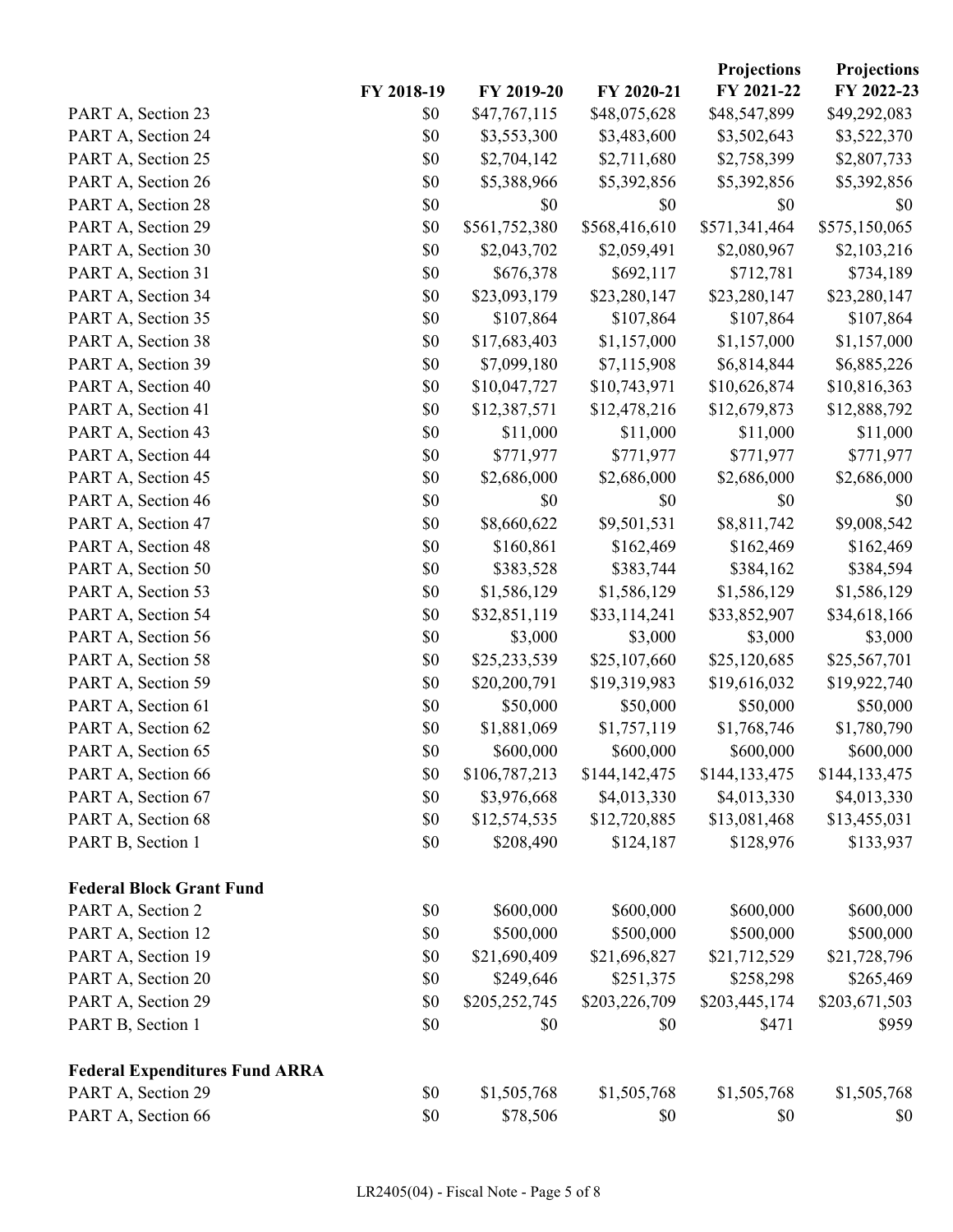|                                                               | FY 2018-19 | FY 2019-20    | FY 2020-21    | <b>Projections</b><br>FY 2021-22 | <b>Projections</b><br>FY 2022-23 |
|---------------------------------------------------------------|------------|---------------|---------------|----------------------------------|----------------------------------|
| <b>Financial and Personnel Services Fund</b>                  |            |               |               |                                  |                                  |
| PART A, Section 1                                             | \$0        | \$25,718,944  | \$26,226,313  | \$27,108,475                     | \$28,022,397                     |
| PART B, Section 1                                             | \$0        | \$0           | \$0           | \$250                            | \$509                            |
| <b>Postal, Printing and Supply Fund</b>                       |            |               |               |                                  |                                  |
| PART A, Section 1                                             | \$0        | \$3,823,725   | \$3,869,687   | \$3,953,476                      | \$4,040,281                      |
| <b>Office of Information Services Fund</b>                    |            |               |               |                                  |                                  |
| PART A, Section 1                                             | \$0        | \$53,446,699  | \$54,306,460  | \$55,994,103                     | \$57,742,501                     |
| PART B, Section 1                                             | \$0        | \$0           | \$0           | \$0                              | \$0                              |
| <b>Risk Management Fund</b>                                   |            |               |               |                                  |                                  |
| PART A, Section 1                                             | \$0        | \$3,991,868   | \$3,999,104   | \$4,016,073                      | \$4,033,653                      |
| PART B, Section 1                                             | \$0        | \$0           | \$0           | \$641                            | \$1,305                          |
| <b>Workers' Compensation Management Fund</b>                  |            |               |               |                                  |                                  |
| PART A, Section 1                                             | \$0        | \$19,845,213  | \$19,865,796  | \$19,927,408                     | \$19,991,238                     |
| <b>Central Motor Pool</b>                                     |            |               |               |                                  |                                  |
| PART A, Section 1                                             | \$0        | \$9,179,696   | \$9,205,094   | \$9,246,707                      | \$9,289,816                      |
| <b>Real Property Lease Internal Service Fund</b>              |            |               |               |                                  |                                  |
| PART A, Section 1                                             | \$0        | \$25,902,235  | \$25,906,064  | \$25,917,591                     | \$25,929,532                     |
| <b>Bureau of Revenue Services Fund</b>                        |            |               |               |                                  |                                  |
| PART A, Section 1                                             | \$0        | \$151,720     | \$151,720     | \$151,720                        | \$151,720                        |
| <b>Retiree Health Insurance Fund</b>                          |            |               |               |                                  |                                  |
| PART A, Section 1                                             | \$0        | \$115,148,631 | \$116,951,295 | \$116,951,295                    | \$116,951,295                    |
| Accident, Sickness and Health Insurance Internal Service Fund |            |               |               |                                  |                                  |
| PART A, Section 1                                             | \$0        | \$2,600,907   | \$2,632,932   | \$2,670,428                      | \$2,709,274                      |
| <b>Statewide Radio and Network System Reserve Fund</b>        |            |               |               |                                  |                                  |
| PART A, Section 1                                             | \$0        | \$500         | \$500         | \$500                            | \$500                            |
| <b>Consolidated Emergency Communications Fund</b>             |            |               |               |                                  |                                  |
| PART A, Section 58                                            | \$0        | \$6,487,443   | \$6,622,137   | \$6,837,728                      | \$7,061,080                      |
| <b>State Alcoholic Beverage Fund</b>                          |            |               |               |                                  |                                  |
| PART A, Section 1                                             | \$0        | \$147,685,249 | \$147,692,530 | \$147,703,185                    | \$147,714,223                    |
| <b>Prison Industries Fund</b>                                 |            |               |               |                                  |                                  |
| PART A, Section 12                                            | \$0        | \$2,576,917   | \$2,594,511   | \$2,616,856                      | \$2,640,005                      |
| <b>State-Administered Fund</b>                                |            |               |               |                                  |                                  |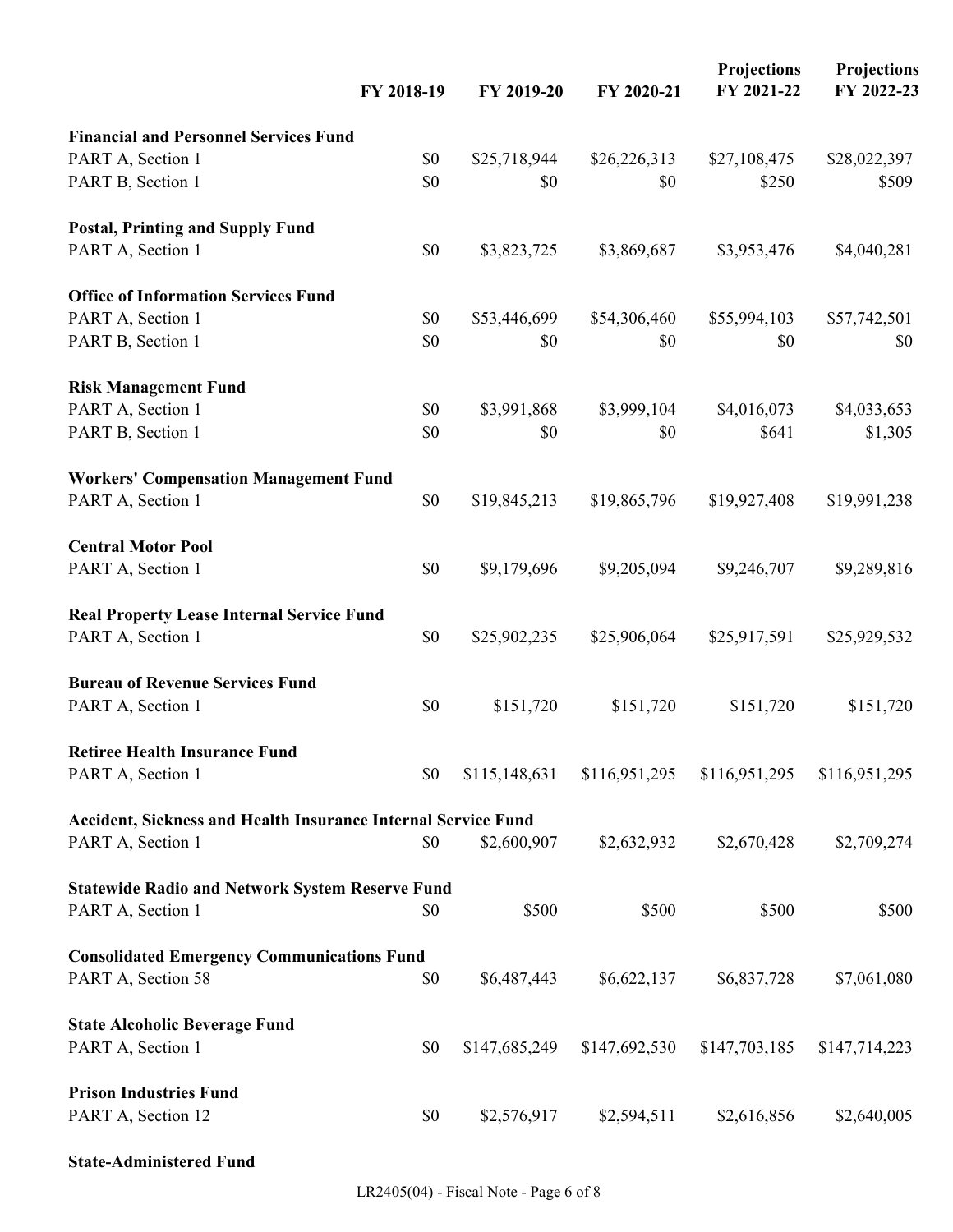| PART A, Section 1                                                       | FY 2018-19<br>\$0 | FY 2019-20<br>\$2,042,515 | FY 2020-21<br>\$2,042,515 | Projections<br>FY 2021-22<br>\$2,042,515 | <b>Projections</b><br>FY 2022-23<br>\$2,042,515 |
|-------------------------------------------------------------------------|-------------------|---------------------------|---------------------------|------------------------------------------|-------------------------------------------------|
| <b>Maine Military Authority Enterprise Fund</b>                         |                   |                           |                           |                                          |                                                 |
| PART A, Section 14                                                      | \$0               | \$92,096,058              | \$93,938,625              | \$95,777,244                             | \$97,682,054                                    |
| <b>State Lottery Fund</b>                                               |                   |                           |                           |                                          |                                                 |
| PART A, Section 1                                                       | \$0               | \$4,353,437               | \$4,378,782               | \$4,439,780                              | \$4,502,975                                     |
| <b>Employment Security Trust Fund</b><br>PART A, Section 41             | \$0               | \$174,350,000             | \$174,350,000             | \$174,350,000                            | \$174,350,000                                   |
| <b>Abandoned Property Fund</b><br>PART A, Section 66                    | \$0               | \$325,454                 | \$325,454                 | \$325,454                                | \$325,454                                       |
| Firefighters and Law Enforcement Officers Health Insurance Program Fund |                   |                           |                           |                                          |                                                 |
| PART A, Section 1                                                       | \$0               | \$131,726                 | \$131,703                 | \$134,583                                | \$137,566                                       |
| <b>Competitive Skills Scholarship Fund</b><br>PART A, Section 41        | \$0               | \$3,783,191               | \$3,814,113               | \$3,858,319                              | \$3,904,117                                     |
| Revenue                                                                 |                   |                           |                           |                                          |                                                 |
| <b>General Fund</b>                                                     |                   |                           |                           |                                          |                                                 |
| PART H, Section 1                                                       | \$0               | \$68,513,071              | \$46,705,289              | \$0                                      | \$0                                             |
| PART H, Section 7                                                       | \$0               | \$0                       | $(\$9,480,625)$           | $(\$9,262,500)$                          | $(\$9,120,000)$                                 |
| PART YYYY                                                               | $(\$61,740)$      | $(\$9,500)$               | $(\$9,500)$               | $(\$9,500)$                              | $(\$9,500)$                                     |
| <b>Other Special Revenue Funds</b>                                      |                   |                           |                           |                                          |                                                 |
| PART H, Section 1                                                       | \$0               | $(\$68,513,071)$          | $(\$46,705,289)$          | \$0                                      | \$0                                             |
| PART H, Section 7                                                       | \$0               | \$0                       | $(\$369,375)$             | $(\$487,500)$                            | $(\$480,000)$                                   |
| PART YYYY                                                               | (\$1,260)         | $(\$500)$                 | $(\$500)$                 | $(\$500)$                                | $(\$500)$                                       |
| <b>Transfers</b>                                                        |                   |                           |                           |                                          |                                                 |
| <b>General Fund</b>                                                     |                   |                           |                           |                                          |                                                 |
| PART J, Section 1                                                       | \$0               | \$77,071                  | \$0                       | \$0                                      | \$0                                             |
| PART L, Section 5                                                       | \$0               | \$350,000                 | \$350,000                 | \$0                                      | \$0                                             |
| PART R, Section 1                                                       | \$6,000,000       | \$0                       | \$0                       | \$0                                      | \$0                                             |
| PART BBBB, Section 2                                                    | (\$14,500,000)    | \$0                       | \$0                       | \$0                                      | \$0                                             |
| PART JJJJ, Section 1                                                    | (\$19,800,000)    | \$0                       | \$0                       | \$0                                      | \$0                                             |
| PART KKKK, Section 1                                                    | \$0               | \$0                       | \$0                       | \$0                                      | \$0                                             |
| PART MMMM, Section 1                                                    | \$0               | \$5,461,388               | \$0                       | \$0                                      | \$0                                             |
| PART OOOO, Section 1                                                    | (\$18,000,000)    | \$0                       | \$0                       | \$0                                      | \$0                                             |
| PART PPPP, Section 1                                                    | \$0               | (\$16,526,403)            | \$0                       | \$0                                      | \$0                                             |
| PART QQQQ                                                               | \$0               | \$242,007                 | \$0                       | \$0                                      | \$0                                             |
| PART QQQQ, Section 2                                                    | \$0               | \$0                       | \$268,642                 | \$0                                      | \$0                                             |
| PART TTTT, Section 2                                                    | \$0               | $(\$4,000,000)$           | \$0                       | \$0                                      | \$0                                             |
| PART VVVV, Section 9                                                    | \$0               | \$200,000                 | \$0                       | \$0                                      | \$0                                             |
| PART VVVV, Section 10                                                   | \$0               | \$0                       | \$300,000                 | \$0                                      | \$0                                             |

LR2405(04) - Fiscal Note - Page 7 of 8